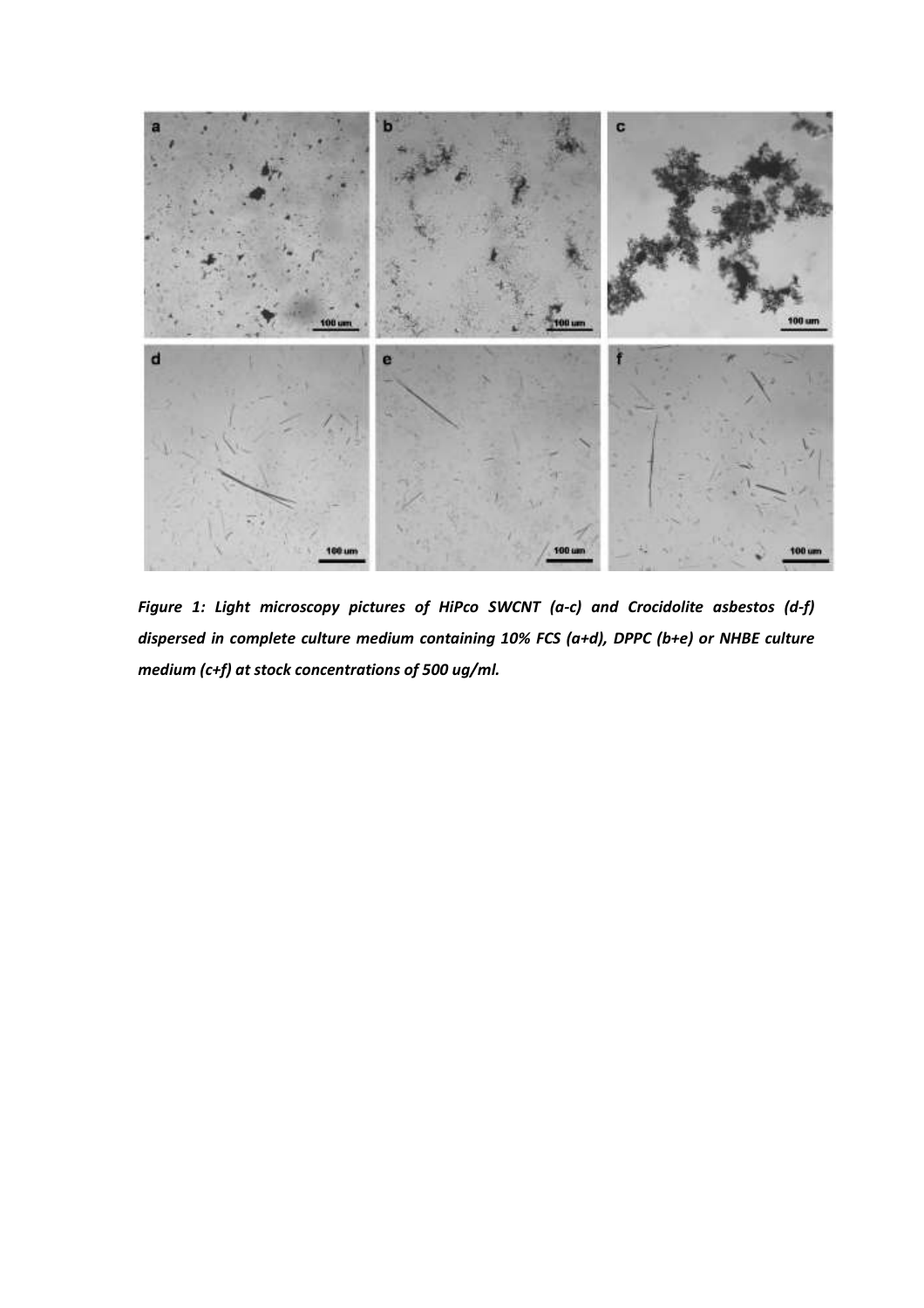

Figure 2: 3H-Thymidine incorporation of A549 cells following24 and 48 hours exposure to HiPCo SWCNT(a), HiPco SWCNT dispersed in DPPC (c), HiPco SWNCT in co-stimulation with rhTNF-a (b) and HiPco SWCNT dispersed in DPPC in co-stimulation with rhTNF-a (d)



Figure 3: 3H-Thymidine incorporation of A549 cells following24 and 48 hours exposure to Crocidolite asbestos (a), Crocidolite asbestos dispersed in DPPC (c), Crocidolite asbestos in costimulation with rhTNF-a (b) and Crocidolite asbestos dispersed in DPPC in co-stimulation with rhTNF-a (d)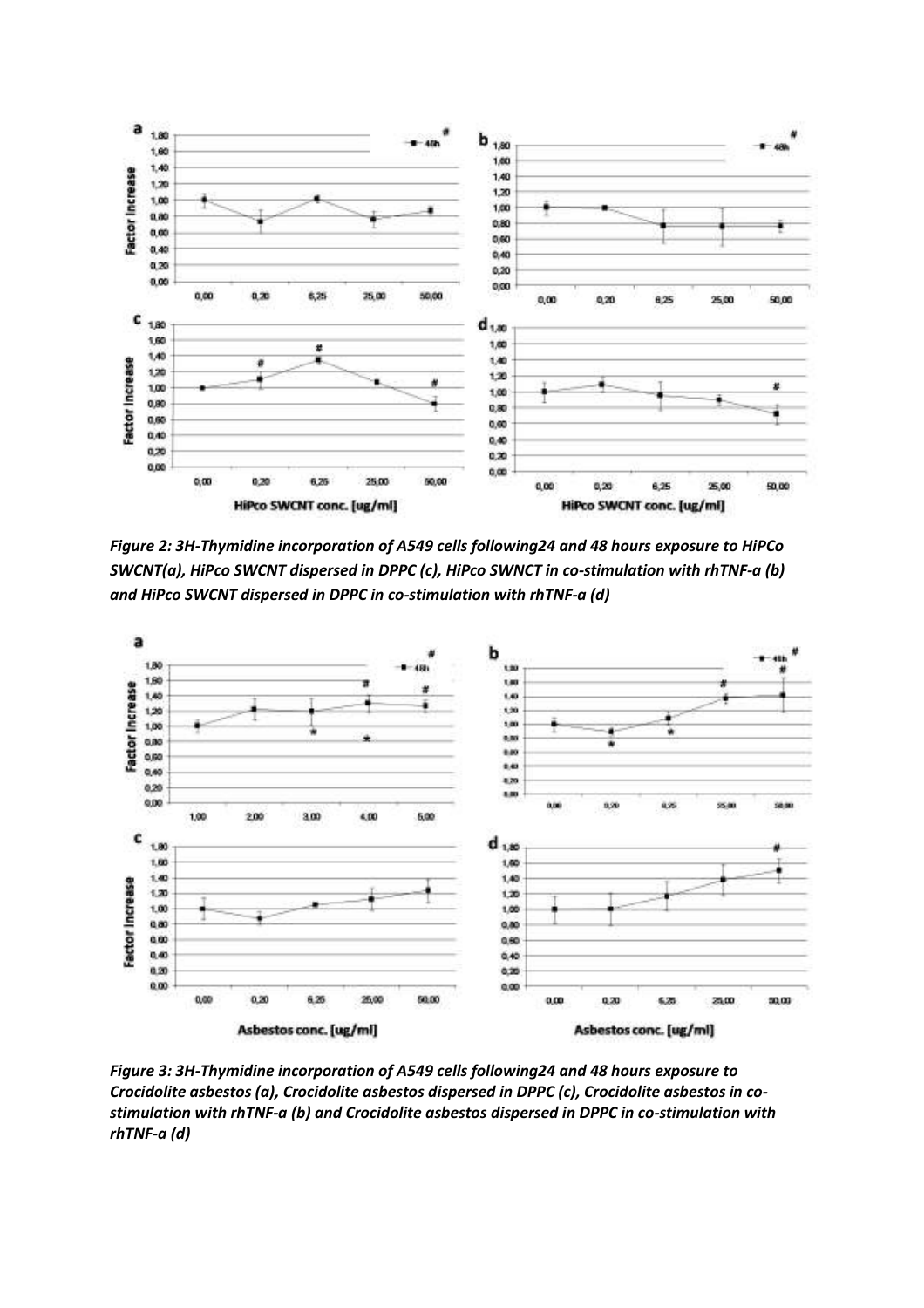

Figure 4: IL-8 Promoter activation of A549-IL8 reporter gene cells following 48 exposure to HiPco SWCNT with or without DPPC dispersion as measured by luciferase assay. a. no co-stimulation, b. stimulation with TNF-a, c. stimulation with LPS-PA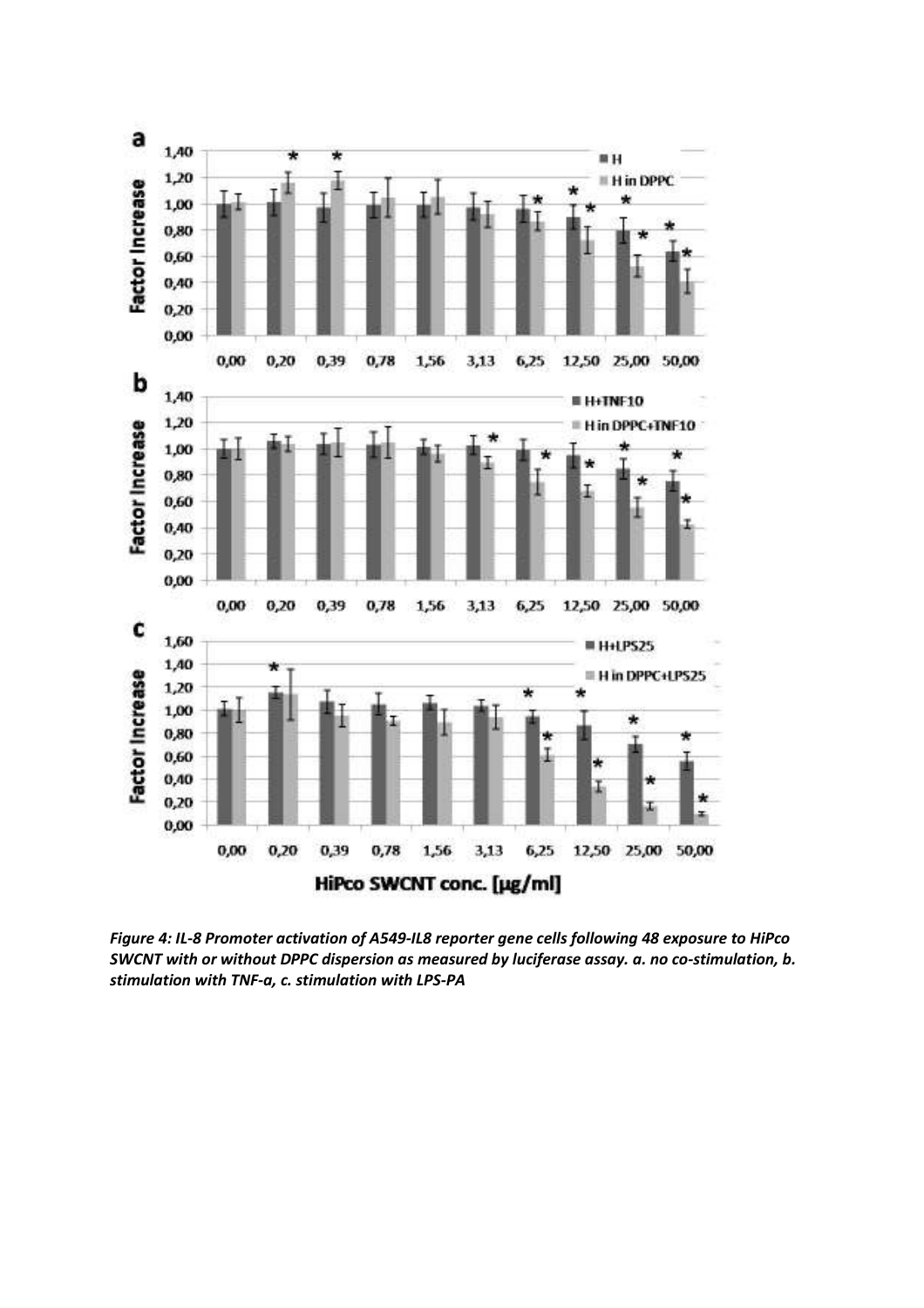

Figure 5: IL-8 (a; b), IL-6 (c; d) and MCP-1 (e; f) protein release following 48h exposure to HiPco SWCNT dispersed in culture medium or DPPC of unstimulated A549 cells (a; c; d) and cells stimulated with rh-TNF-a (b; d; f) as measured using ELISA.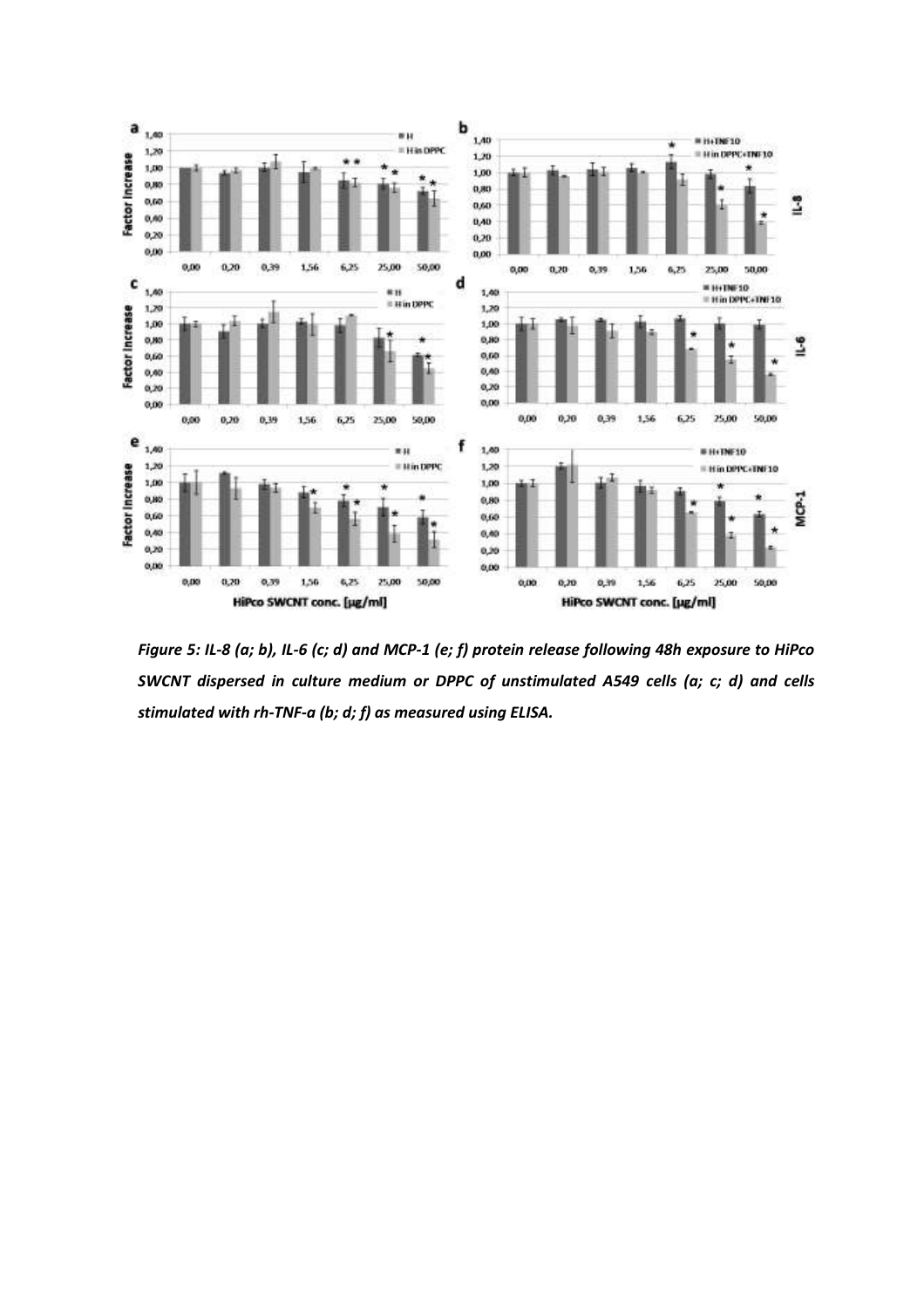

Figure 6: IL-8 (a + b) and IL-6 (c + d) protein release following 48h exposure to HiPco SWCNT dispersed in culture medium or DPPC by un-stimulated NHBE cells (a; c) or cells stimulated by rh-TNF-a (b; d) as measured by ELISA.